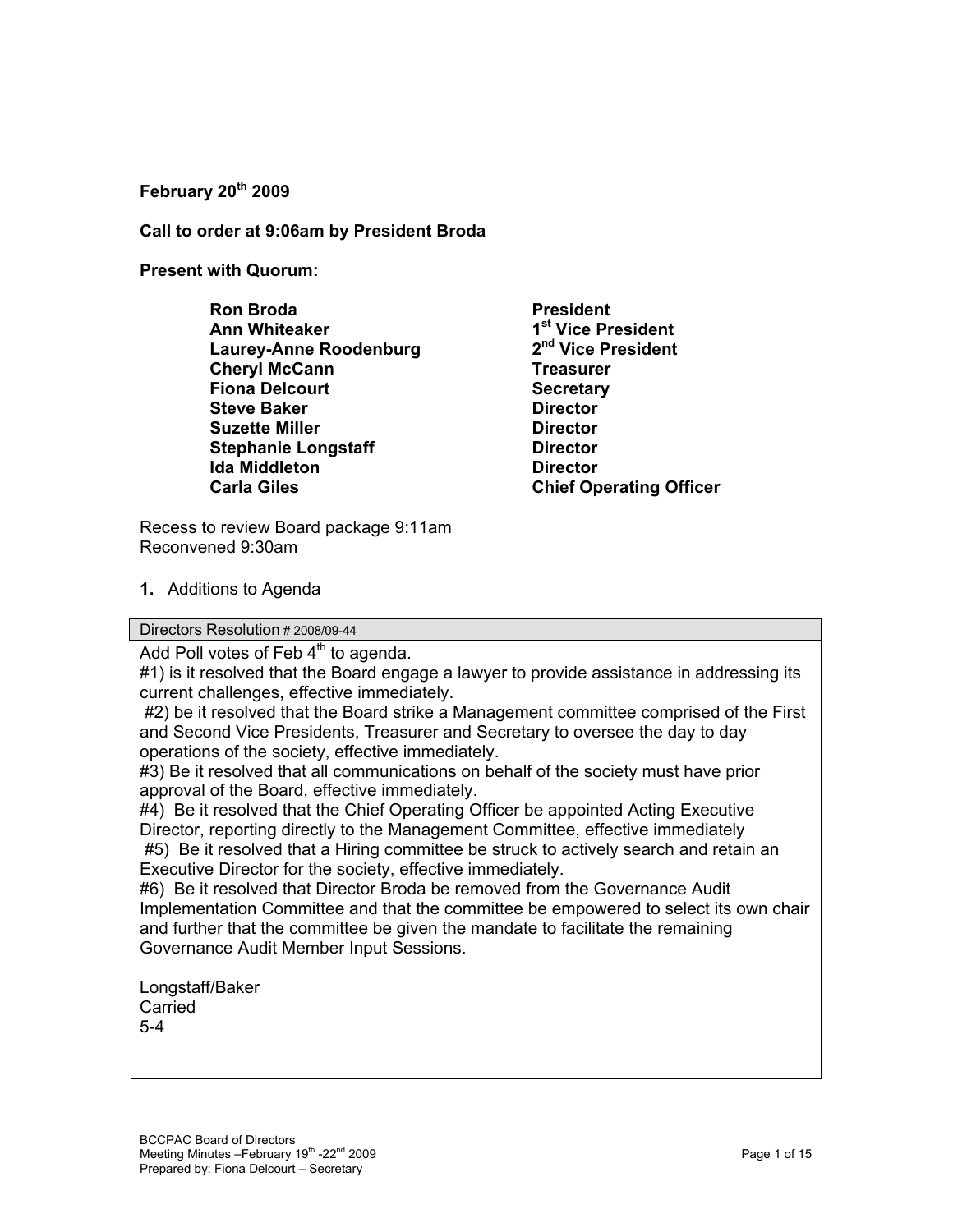Directors Resolution # 2008/09-45

Be it resolved that the December Board reports be added to the agenda under the #13, old business, to be officially received by the Board.

**Longstaff/Whiteaker Carried 5 in favour -4 opposed**

Directors resolution# 2008/09-46

**Add President Broda's two postings that were made to the list serve on January 21st 2009 to new, new business #12.6** 

**Longstaff/Roodenburg defeated 4 in favour-4 opposed 1 abstention** 

Directors Resolution # 2008/09-47

**Include Director Longstaff's emails to the agenda under correspondence Nov 4th 2008, Dec 3rd 2008. And two letters from Ms Court Oct-Nov 2008** 

**Broda/Miller Defeated 4 in favour-4 opposed 1 abstention-Longstaff** 

**Recess 10:37am Reconvened 11:01am** 

#### **Agenda adopted by consensus**

## **[6.1] resolution acceptance committee**

Committee report by committee Chair 1<sup>st</sup> Vice president Whiteaker

Discussion about draft resolution booklet

#### **Recess 11:54am Reconvened 12:00**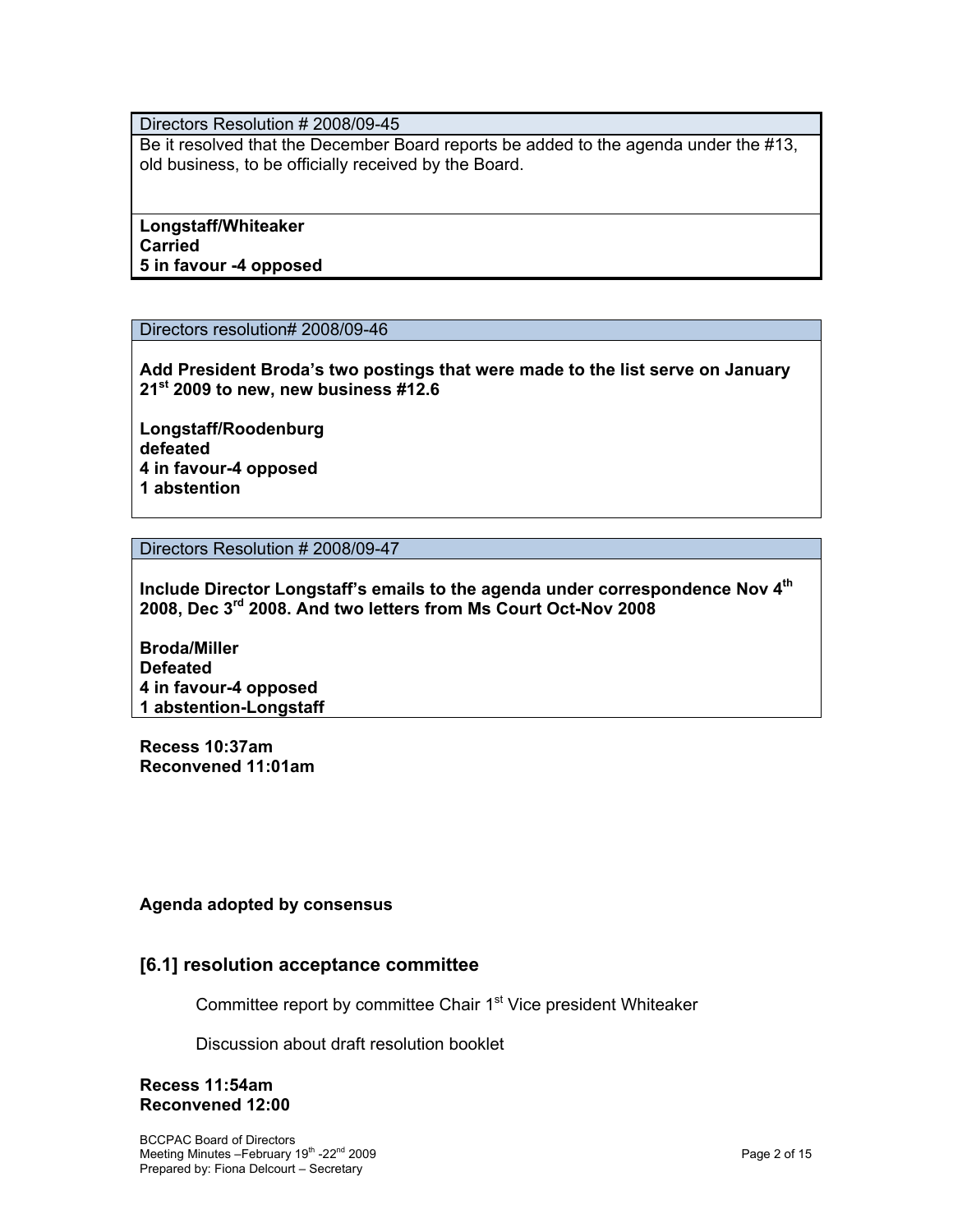Continue review of draft resolution book

The board will include the following statement along with the special resolutions asking for C&B changes.

The Board believes that it is in the best interest of BCCPAC to wait for the recommendations of the audit before any substantial changes to the Constitution and Bylaws are made. Any changes made prior to the completion of this process may have unintended consequences that may require remedy through additional amendments to the Constitution and Bylaws.

The board recommends that this resolution be referred to the Governance Audit Implementation Committee, for consideration to be included in the revised Constitution and Bylaws.

Approved by consensus

**Recess for lunch 12:37 Reconvened 1:42** 

**2nd Vice President Roodenburg excused from meeting with the consent of the President Chief Operating Officer Carla Giles, excused for the remainder of the meeting today to attend the Volunteer Vancouver Board Academy.** 

#### **Continue discussion of draft resolution booklet**

Proposed Resolution #13 Field trip transit pass Board approves by consensus rewording of resolution Action: Chair of Resolution Acceptance Committee to contact submitting member of changes.

BCCPAC support the creation of a low cost yearly educational field trip transit pass to allow a class of children, with adult supervisors, to use transit for educational trips where public transit exists throughout BC. Interested parties should be encouraged to explore opportunities to finance this project, with partners including but not limited to, Ministry of Education, Boards of Education, Municipal Governments, Transit Authorities and other community partners.

**Destinations** 

 Ministry of Education Union of BC Municipalities **BCSTA** Transit Authorities

#### **2. Approval of Minutes**

2.1. Approval of Board Meeting Minutes – December  $6<sup>th & 7th</sup>$ , 2008 Baker/Miller approved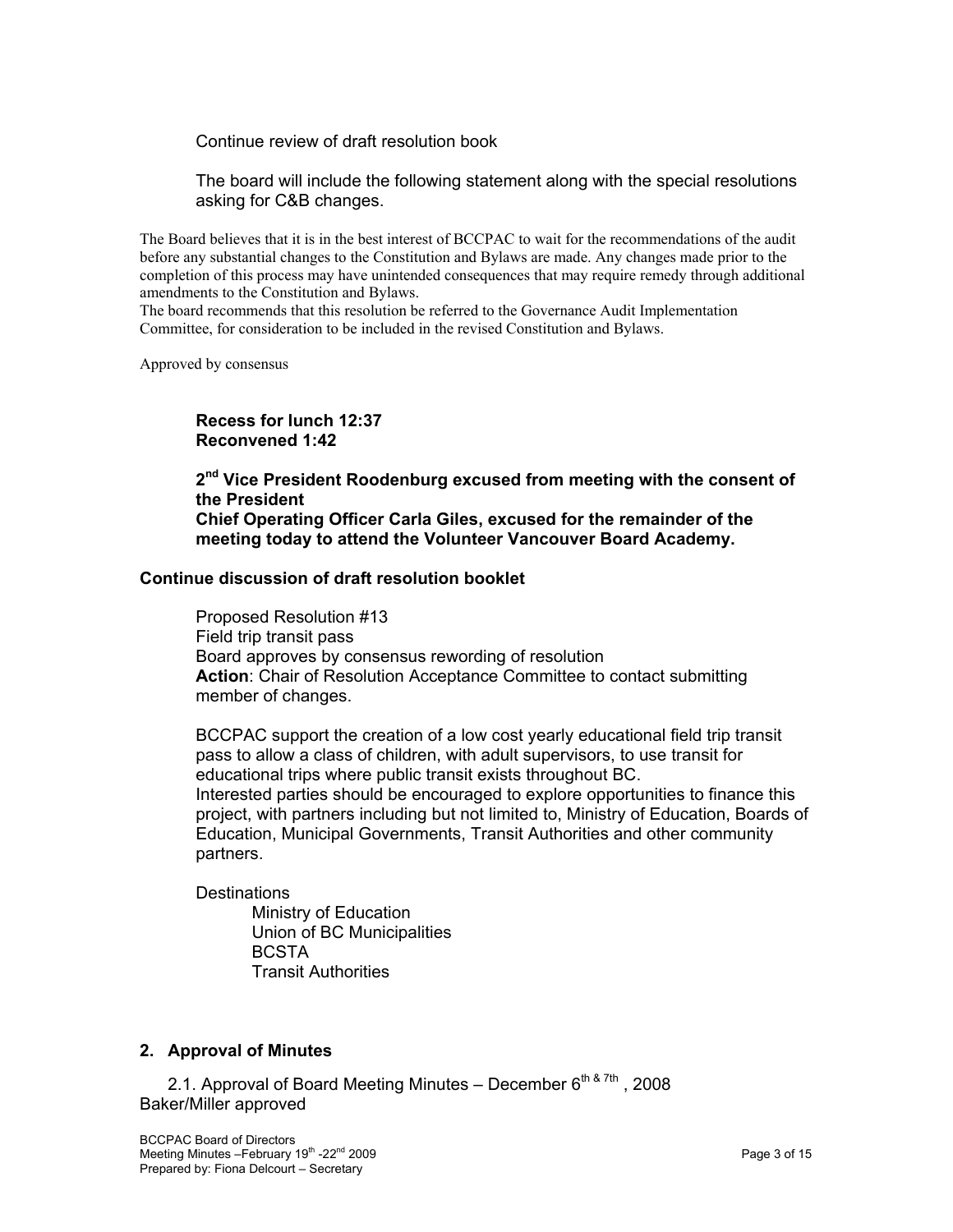2.2. Approval of Conference Call Minutes  $-$  January  $8<sup>th</sup>$  "In-camera", 2009 Approved by consensus

2.3. Approval of Conference Call Minutes  $-$  February  $8<sup>th</sup>$ , 2009 Approved with amendments by consensus

2.4. Approval of Conference Call Minutes-Nov 22<sup>nd</sup> in camera Approved by consensus

2.5. Approval of Board Meeting Minutes-Dec  $6<sup>th</sup>$  in camera Approved by consensus

2.6. Approval of Conference Call Minutes Feb  $8<sup>th</sup>$  in camera Approved by consensus

2.7. Approval of Board Meeting Minutes Oct 23<sup>rd</sup> in camera Approved by consensus

Directors Resolution # 2008/09-48

Be it resolved that the board move to defer ratification of poll vote from Jan 19<sup>th</sup> 2009, pending legal guidance as to legitimacy of poll vote in accordance with our constitution and bylaws.

I find that the allegations that Director Longstaff has breached her Codes of Ethics and Confidentiality have been proven. Director Longstaff's conduct is not consistent with that expected of a member of the BCCPAC Board of Directors. I support a call for Director Longstaff's resignation from the BCCPAC Board of Directors effective immediately.

Baker/Whiteaker defeated 3 in favour-4 opposed 1 abstention

# **3.**

# 3.1. **Ratification of Poll Vote**

Call for resignation of Director Longstaff January 19<sup>th</sup>, 2009

# Directors Resolution # 2008/09-49

Move to ratify poll vote

Defeated 2 in favour-3 opposed 3 abstained

Director Baker would like his abstention recorded as he doesn't believe poll vote was legitimate.

 $1<sup>st</sup>$  Vice President Whiteaker requests that her letter dated Jan  $17<sup>th</sup>$  2009 regarding poll vote be attached to minutes.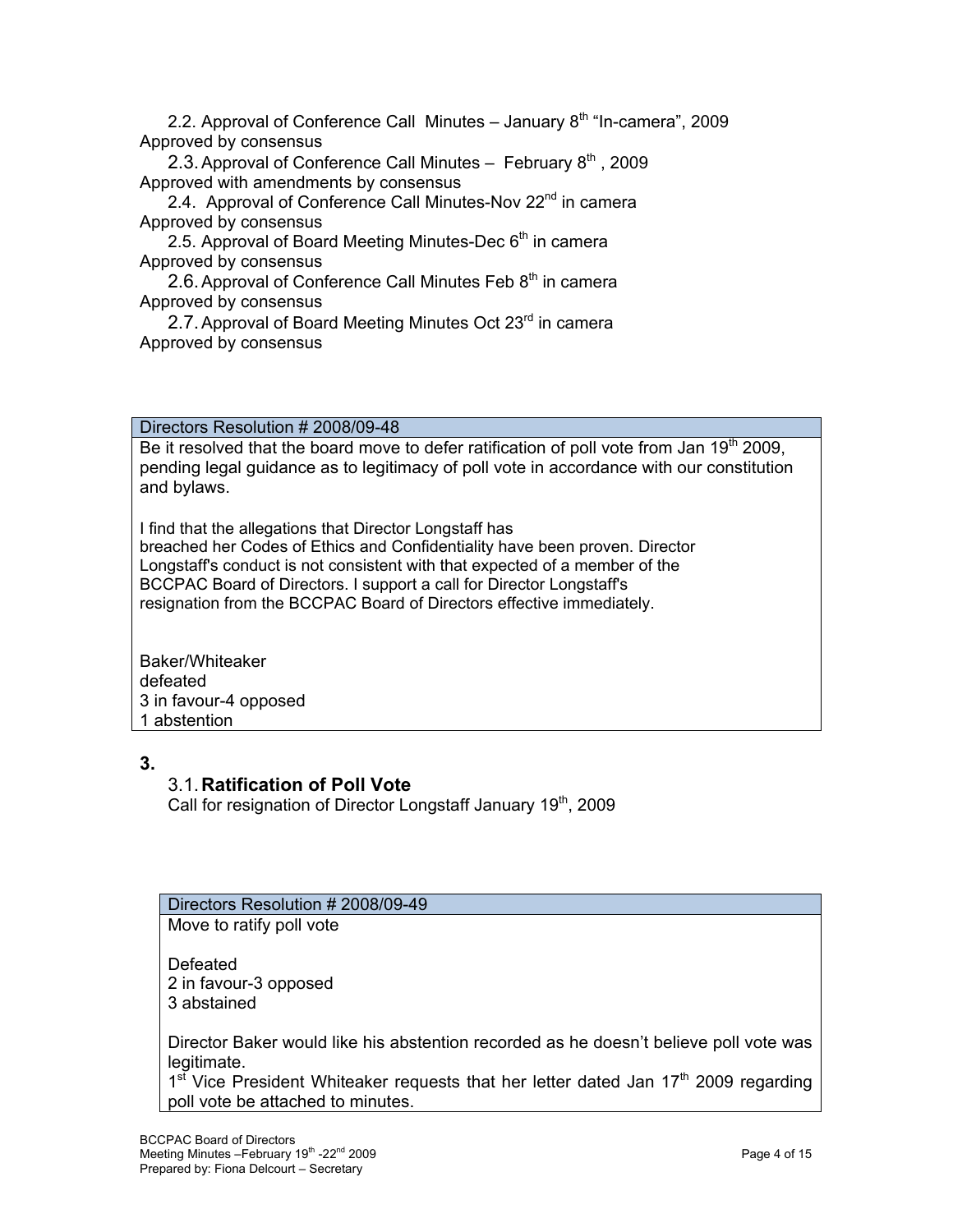Discussion about ratification of Poll Votes from Feb 5<sup>th</sup> 2009.

Move to table ratification of Poll Votes of Feb 5<sup>th</sup> 2009 By consensus

Recess 3:20pm Reconvene 3:40pm

#### **[12.7]Draft statement- Board approval**

**Discussion** Draft sent back for revision

Directors Resolution # 2008/09-50

Board approves final draft of statement with revisions Whiteaker/Middleton carried

#### **4. Correspondence**

- 4.1. Leave of Absence-Shannon Rempel MHHPAC President
- 4.2. BCSTA Conference-Heather Maahs
- 4.3. Resolutions Committee Letter-Fiona Delcourt
- 4.4. Resolutions Committee-Kim Howland
- 4.5. You and BCCPAC-Letter from Ron Broda to Janet Steffenhagen
- 4.6. Resolution Committee-Tim Dunford
- 4.7. Media Question about the absence of BCCPAC from Academy
- 4.8. Letter from BCCPACs President-Denis L.Gendron
- 4.9. President Broda is Back-Jennifer King PIRC SD 68 Nanaimo
- 4.10. Letter from BCCPACs President-MC Barkley DRAC President At 11. Letter from BCCPACs President-MC Barkley DPAC Rep
- Letter from BCCPACs President-MC Barkley DPAC Rep
- 4.12. Best Wishes-Heidi Hass Gable DPAC SD43
- 4.13. Letter from James Gorman, Deputy Minister, Ministry of Education
- 4.14. Letter re: BC Teachers Federation AGM-Irene Lanzinger
- 4.15. Letter re: Requirement that PACs pay membership fees-Shirley Bond
- 4.16. Recent email-Kirsten Brandreth, DPAC President SD33
- 4.17. Letter from BC School Sports Raj Puri, President
- 4.18. Response to email-Sonya Klassen NVSD44
- 4.19. Response to email-Terry Berting SD41
- 4.20. Heather Maahs re: BCSTA conference
- 4.21. Message from BCSTA re: FSAs
- 4.22. Second intake of School Community Connections Grants launched **BCSTA**
- 4.23. Greetings from Terresa Augustine PIRCs interim Coordinator
- 4.24. Message from Minister Shirley Bond
- 4.25. Invitation to attend ABCDE Forum on Education Leadership
- 4.26. DPAC SD61 John Bird Letter re: DPAC affairs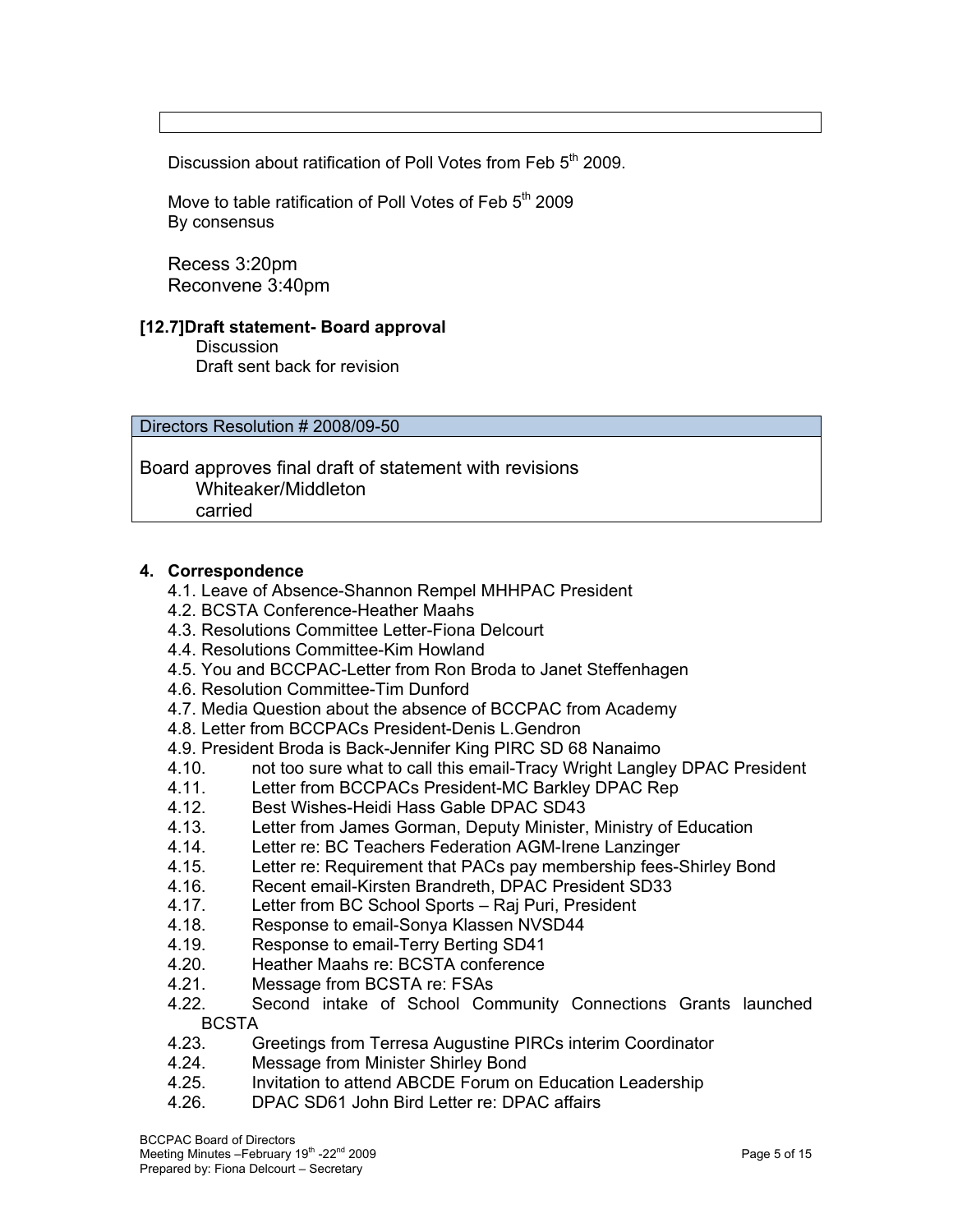- 4.27. Invitation to Spring Conference for James Gorman
- 4.28. SPEAC SD62 response to Dec 2008 DPAC fees letter
- 4.29. BCCPAC representation at BCCT public council meeting<br>4.30. Acknowledgement of receipt of the 2009 education pa
- Acknowledgement of receipt of the 2009 education partners business plan
- 4.31. Letter from BCCPACs president-leave of absence
- 4.32. President Ron Broda is back

#### **5. Executive & Board Reports**

- 5.1. President Ron Broda
	-
	- 5.1.1. CEO Report Ron Broda
		-
- 5.2. 1<sup>st</sup> Vice President **Ann Whiteaker**<br>5.3. 2<sup>nd</sup> Vice President Laurey- Anne R Laurey- Anne Roodenburg
- 5.4. Secretary Fiona Delcourt
	-
- 5.5. Director Ida Middleton
- 5.6. Director Steve Baker
- 5.7. Director Suzette Miller
- 5.8. Director Stephanie Longstaff

#### **Meeting adjourned 5:30pm**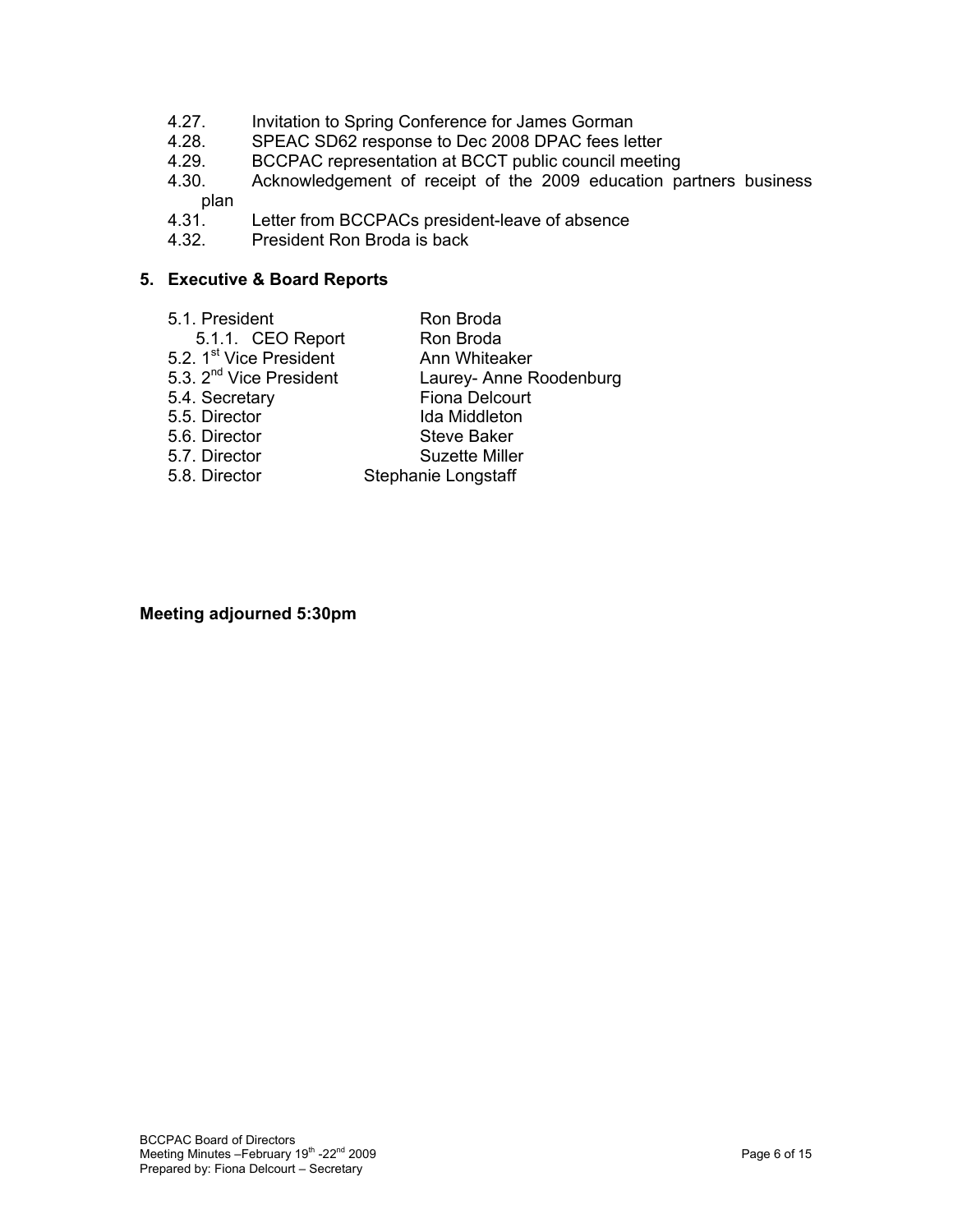## **February 21st 2009**

#### **Call to order at 9:08am by President Broda**

#### **Present with Quorum:**

Ron Broda **President** Ann Whiteaker 1st Vice President Cheryl McCann Treasurer Fiona Delcourt Secretary Steve Baker **Director Director** Suzette Miller **Director Director** Stephanie Longstaff Director Ida Middleton **Director** 

Carla Giles Carla Giles Chief Operating Officer

#### **Absent with Presidents approval:**

Laurey-Anne Roodenburg 2<sup>nd</sup> Vice President

Discussion about agenda

Add -hiring of ED

List serve

#### **5. Continue with Executive & Board Reports**

| President                      | Ron Broda     |
|--------------------------------|---------------|
| CEO                            | Ron Broda     |
| Treasurer                      | Cheryl McCann |
| <b>Chief Operating Officer</b> | Carla Giles   |

- Membership- 918 regular members
- Volunteers
- Financial audit
- Government grants
- SPLSS/PIRC
- Mail outs
- Leadership manual
- Conference/AGM brochure

As a result of discussion about the 2009 AGM, Carla Giles, COO, identified concerns about registering proxies in an efficient manner. Board has accepted the recommendation of the COO to receive and register proxies by mail or fax in advance of the AGM with a deadline of April  $17<sup>th</sup>$  2009 for the office to receive.

#### **Recess 10:50am Reconvened 11:07am**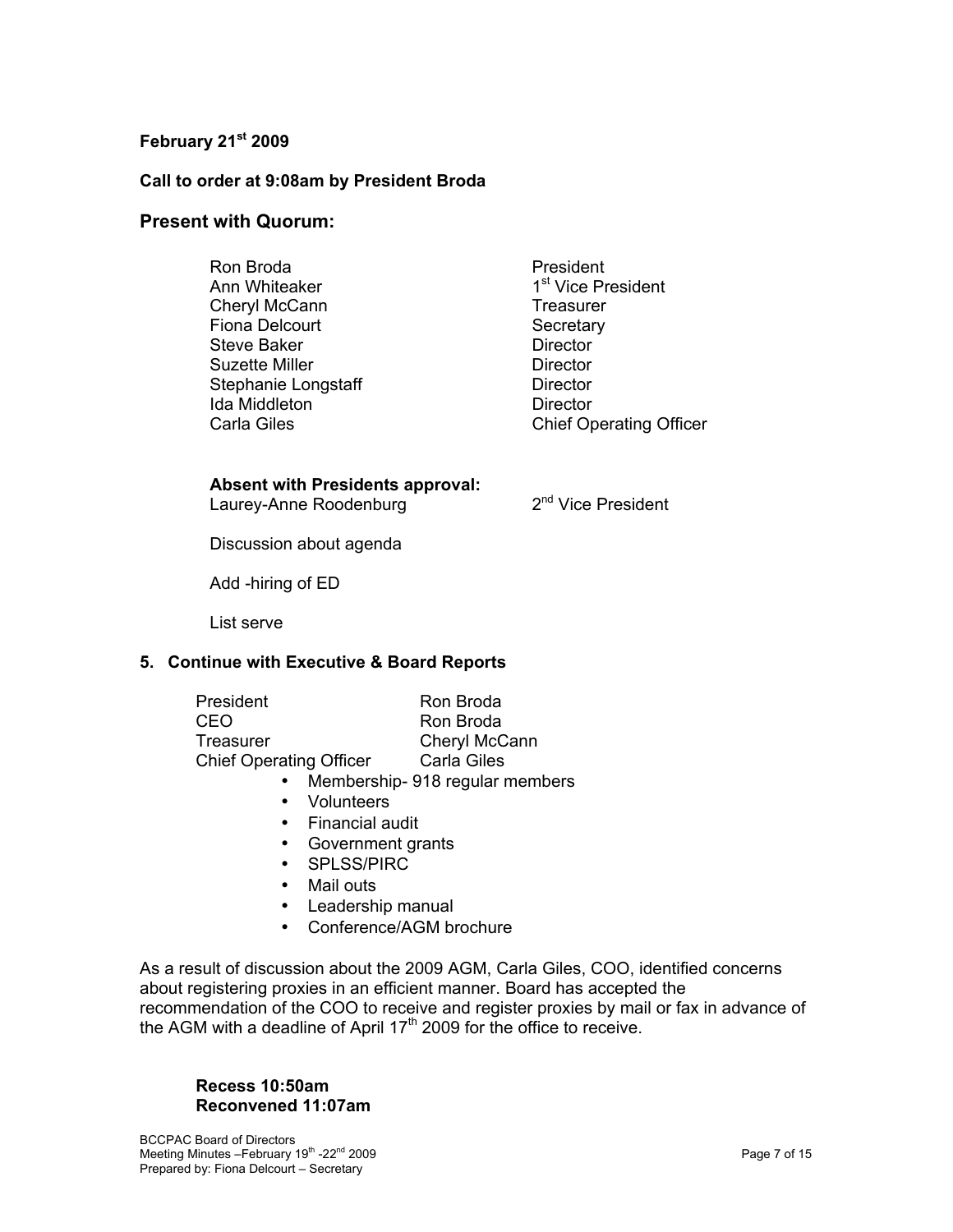## **Continue with COO report**

# Directors Resolution # 2008/09-51 Be it resolved that the Board extend the contract for the interim PIRC coordinator to June 30th 2009.

Baker/Miller carried

## A. Approval of in camera minutes from Oct 9<sup>th</sup> 2008

Adopted as amended

**Recess 11:39am Reconvene 12:50pm** 

## **B. Striking a committee to hire an Executive Director**

#### Directors Resolution # 2008/09-52

That the Board immediately proceed with the retention of a recruitment specialist consultant for the purpose of recruiting a competent and qualified Executive Director to manage the day to day business of the society, including management of staff and contractors. Further to this matter, the Board shall establish a hiring committee to work with the recruitment specialist and determine the appropriate process for interview and selection. This committee will be comprised of the "Officers of the Board" who are available and, if all officers are not available up to two additional Directors and the Chief Operating Officer. The committee will not be more than six Board members. Prior to any appointment to the position, the hiring committee will provide up to three recommendations forward to the Board for determination. Should there be less than three for consideration the Hiring Committee will provide the basis for considering the person(s) put forward.

Baker/Whiteaker Defeated unanimously

**Recess 2:30pm Reconvened 2:53** 

Continued Discussion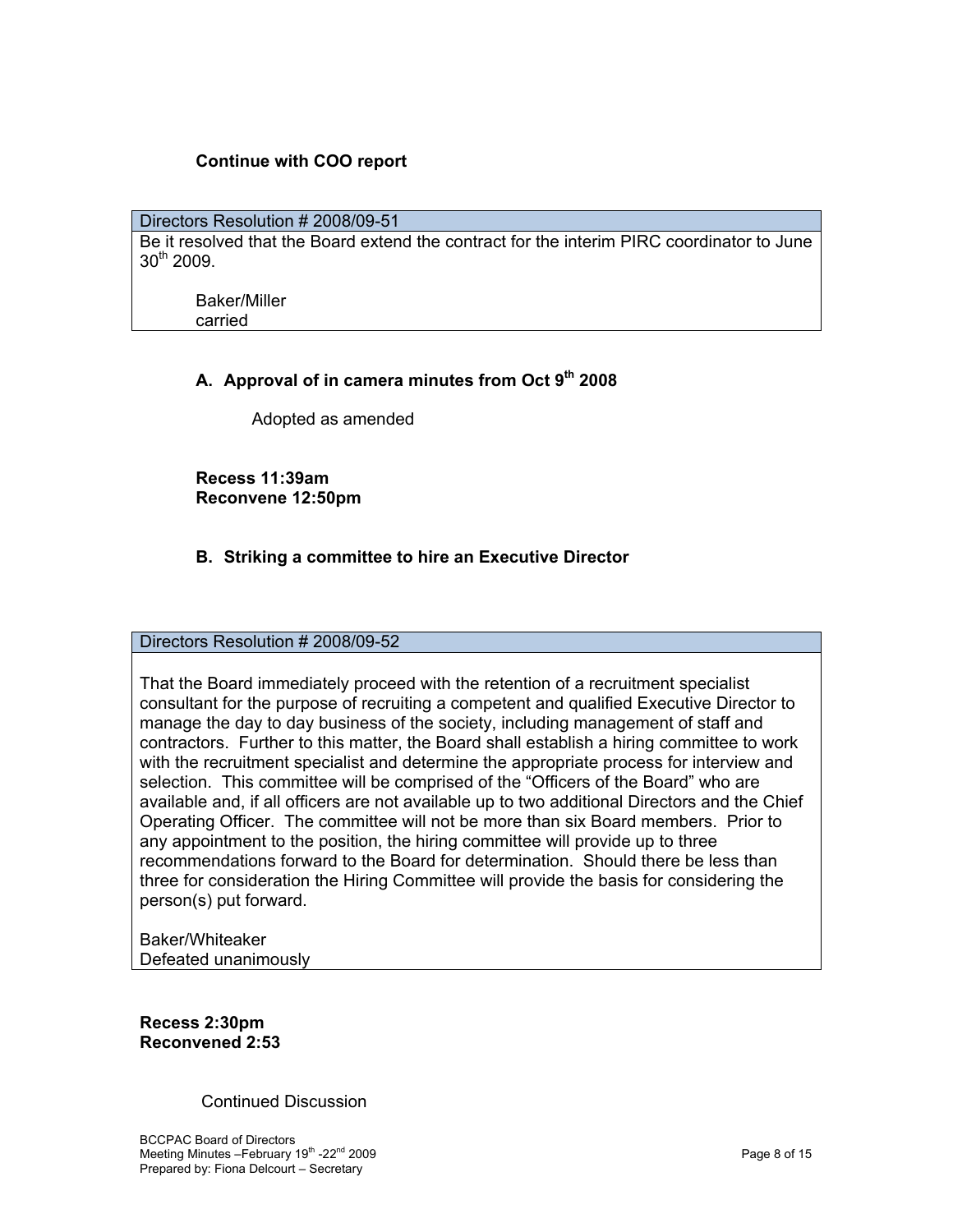Action: Board recommends that the Governance Audit Implementation Committee consider and make recommendations on what reference to the role and duties of an Executive Director should be included in the revised C&B

#### **6. Internal Committee Reports**

| 6.1 Resolutions Acceptance<br>Committee-moved up in agenda,<br>after #3 | 1 <sup>st</sup> Vice President<br>Whiteaker  | Received      |
|-------------------------------------------------------------------------|----------------------------------------------|---------------|
| 6.2 Resolutions Appeals<br>Committee                                    | 2 <sup>nd</sup> Vice-President<br>Roodenburg | No report     |
| 6.3 Constitution, Bylaw and Policy<br>Committee                         | <b>President Broda</b>                       | No report     |
| 6.4 List Serve Oversight<br>Committee                                   | <b>Treasurer McCann</b>                      | Verbal update |

| Directors Resolution # 2008/09-53                                                      |
|----------------------------------------------------------------------------------------|
| Be it resolved that the Board approves the letter presented by Treasurer McCann, to be |
| sent to potential nominees for life membership. Specifically Past Presidents.          |
| Baker/Miller                                                                           |

Baker/Miller carried

#### **7. Nominations Committee Treasurer McCann updates**

Directors whose terms are expiring were given the opportunity to inform the Board of their intentions for the upcoming election

Director Middleton advised that she will be running for Treasurer and Director

## **8. External Representation**

| 8.1. Meeting with Minister of Education President Broda |                                          | Received |
|---------------------------------------------------------|------------------------------------------|----------|
| 8.2. Learning Round Table                               | <b>President Broda</b>                   | Received |
| 8.3. EAC                                                | <b>President Broda</b>                   | Received |
| 8.4. BCELC                                              | <b>President Broda</b>                   | Received |
| 8.5. BCCT                                               | <b>Director Miller</b>                   | Received |
| 8.6. BC School Sports                                   | 2 <sup>nd</sup> VicePresident Roodenburg |          |
|                                                         |                                          | Received |
|                                                         |                                          |          |

8.7. Education partners' healthy schools committee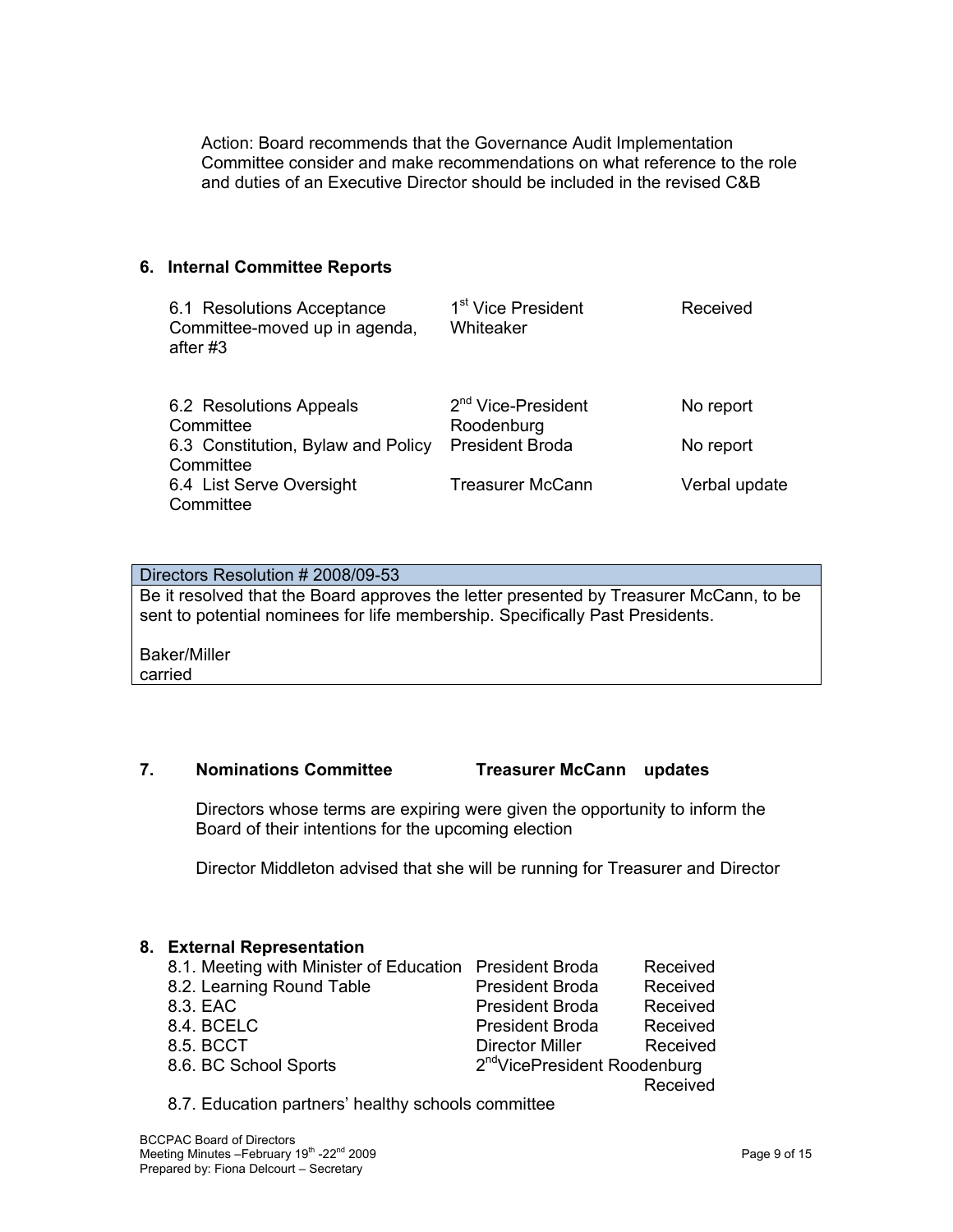|                                                         | Director Miller                 | Received |  |  |
|---------------------------------------------------------|---------------------------------|----------|--|--|
| 7.8 BC Education Partners Group                         | letter report from Nancy Borden |          |  |  |
|                                                         |                                 | Received |  |  |
| 7.9 IMC Prevention of Youth Violence                    | <b>President Broda</b>          | Received |  |  |
| 7.10 Premier's Award for Teacher Excellence             |                                 |          |  |  |
|                                                         | <b>President Broda</b>          | Received |  |  |
| 7.11 Roads to 2010 Working Group                        | <b>President Broda</b>          | Received |  |  |
| 7.12 Community Forum on Substance misuse and prevention |                                 |          |  |  |
|                                                         | <b>President Broda</b>          | Received |  |  |
| 7.13 Volunteer Vancouver Leader's Circle                |                                 |          |  |  |
|                                                         | <b>President Broda</b>          | Received |  |  |
|                                                         |                                 |          |  |  |

Board appoints Director Middleton to Educational Award Committee

#### **9. New Business from December Board Meeting**

9.1. Distribution of MOE student appeals pamphlet Director Longstaff discussion 9.2. Email Policy

#### Directors Resolution # 2008/09-54

Be it resolved that the Board refers the issue of email to the policy committee and ask the committee to bring back recommendations to the Board.

Carried by consensus

Recess 4:39pm Reconvened 4:47pm

Secretary Delcourt will present a proposed agenda for Sunday morning.

Adjourned 4:52pm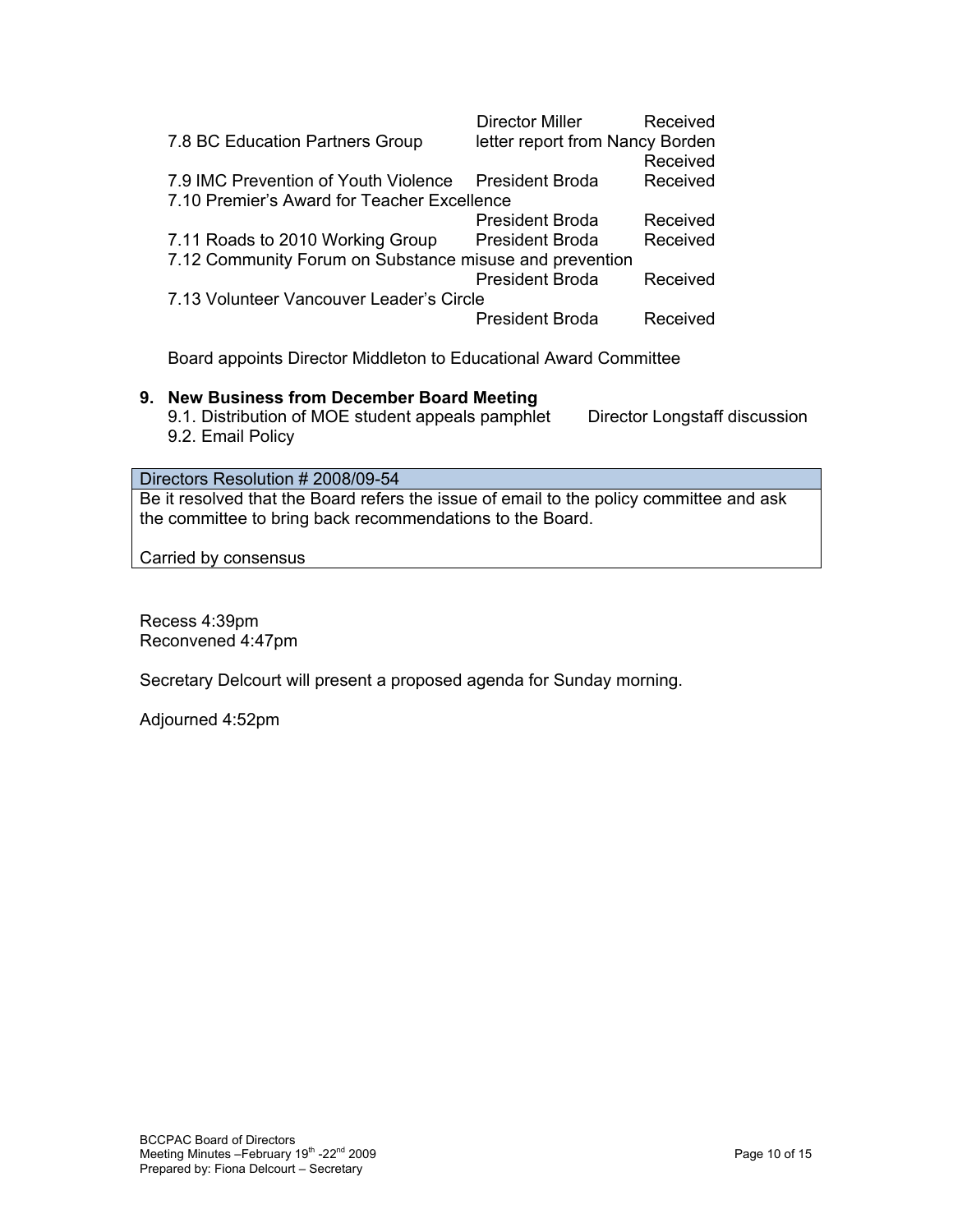## **February 22nd 2009**

**Call to order at 9:05am by President Broda** 

**Present with Quorum:** 

**Ron Broda** President Ann Whiteaker 1<sup>st</sup> Vice President **Cheryl McCann** Treasurer **Fiona Delcourt Secretary Steve Baker** Director<br> **Suzette Miller** Contractor<br>
Director **Suzette Miller Stephanie Longstaff Director Constant Director Ida Middleton Director** 

**Carla Giles Carla Giles** Chief Operating Officer

In attendance by telephone Laurey-Anne Roodenburg 2<sup>nd</sup> Vice President

## **Revised agenda for Feb 22nd approved by consensus**

Ron Broda left meeting at 9:20 am prior to discussion of resolution. 1<sup>st</sup> Vice President Whiteaker assumed Chair.

Directors Resolution # 2008/09-55

Be it resolved that the BCCPAC Board of Directors has lost confidence in the leadership of Ron Broda. Therefore the BCCPAC Board of Directors calls for Ron Broda to resign from the position of BCCPAC President.

Broda/Middleton

# Directors Resolution # 2008/09-56

Be it resolved that the Board table the motion to the last business of today's meeting at 11:55am.

McCann/Baker Carried 5 in favour-4 opposed

President Broda excused himself from the meeting until 11:55am when the Board would vote on the previous resolution.

1<sup>st</sup> Vice President continued to Chair meeting

Recess 10.30am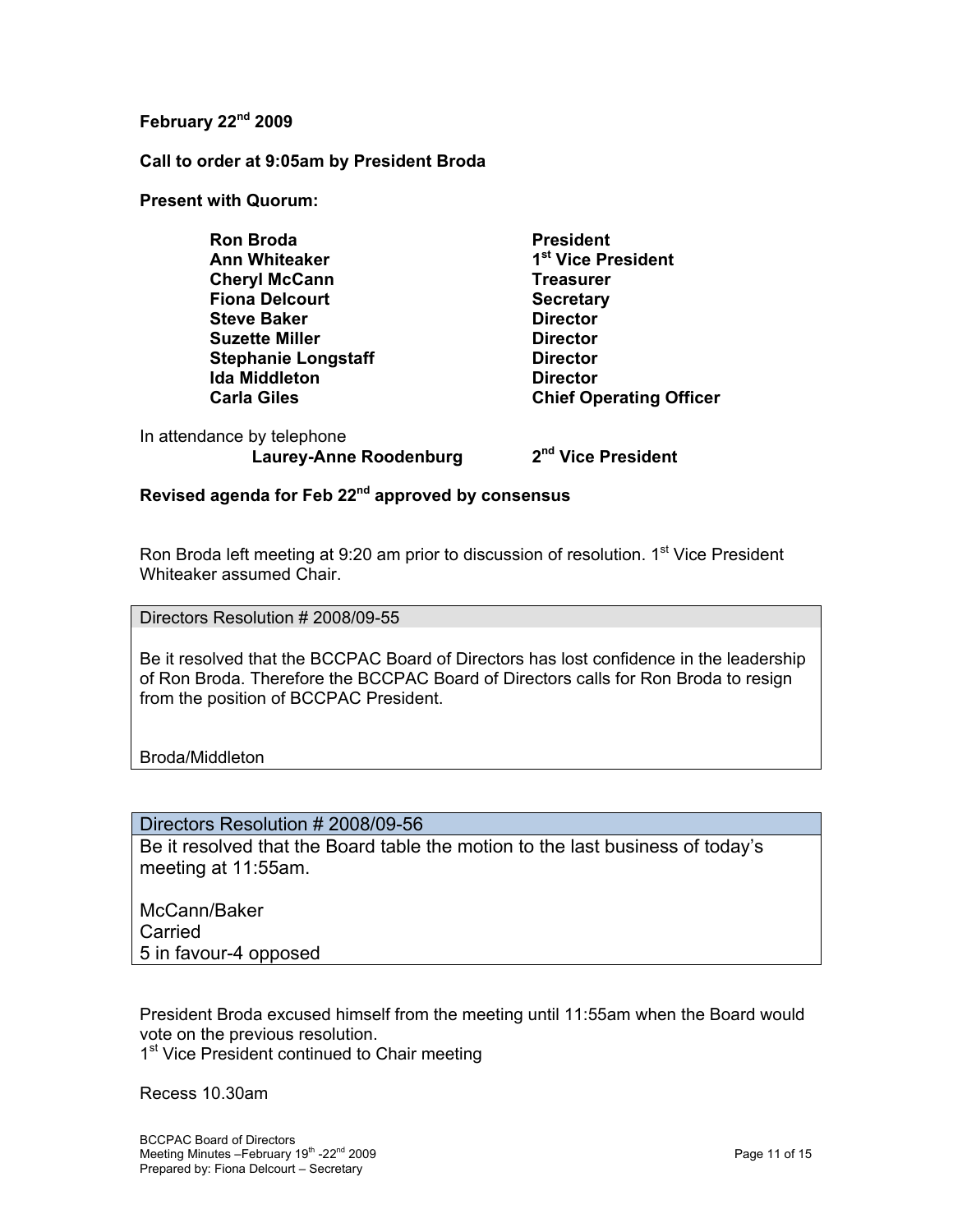Reconvened 10:47am

## **10. Annual Planning**

# **10.1 Resolution sub Committees-Resolution Strategies-Reports and Recommendations of Sub-committees**

**10.1. A** Student Safety **Director Middleton** 

Received and approved

# **10.1. B** Support Services and Funding Secretary Delcourt

Directors Resolution # 2008/09-57

Be it resolved that the board accept the recommendation of the standing resolution committee-support services and funding, to establish a committee to deal with all the Special Education resolutions.

Refer the terms of reference created by the standing resolution committee to the constitution, bylaws and policy committee.

Delcourt/Longstaff Carried

**Actions**- Report requested back from constitution, bylaws and policy committee by April  $5^{th}$  2009.

All committee Chairs forward any special education resolutions to the constitution, bylaws, and policy committee by Feb  $28<sup>th</sup>$  2009.

> **10.1. C** Curriculum **Director Miller** Received verbal report **10.1. D** Employee Services Director Baker Received verbal report **10.1. E** Provincial and Federal Policy 2<sup>nd</sup> Vice President Roodenburg Report will be submitted at a future time **10.1. F** Formal roles of parents Treasurer McCann Received and approved

## **11. In camera**

**1.** #11 of agenda moved to the end of agenda. Agreed by consensus

## **12. Board member postings to list serve**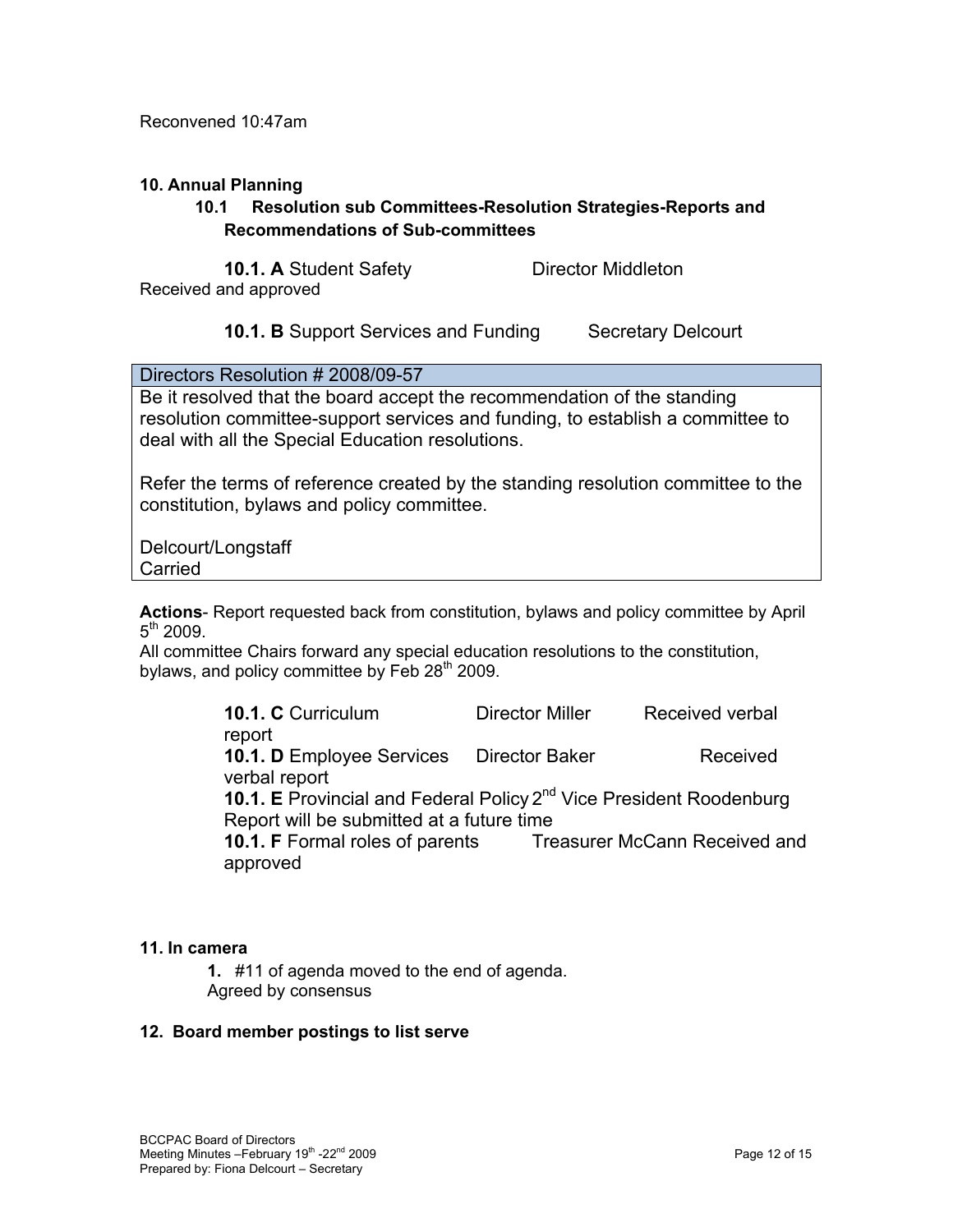#### **Directors Resolutions # 2008/09-58**

**Be it resolved that the topic of board members posting on the BCCPAC list serve, be referred to the constitution, bylaws, and policy committee. With**  recommendations back to the board April 5<sup>th</sup> 2009.

#### **Baker/McCann Carried**

# 13. Amend policy 2020 – From Thursday Feb 19<sup>th</sup> meeting

## **Directors Resolution # 2008/09-59**

Be it resolved that policy 2020, Confidentiality section 1 and 2010 section 2.2k. Be amended

From

Any information obtained through the role of a board member, discussions at board meetings, telephone and email communication amongst board members and staff shall be kept confidential. No information from any of these sources shall be released by any board member without the expressed prior consent of the President.

To

Any confidential or in camera information, such as privileged information, personnel matters, grant applications, matters that are subject to ongoing negotiations, legal matters, all members records, obtained through the role of a board member, discussions at board meetings, telephone and email communication amongst board members and staff shall be kept confidential.

## **Whiteaker/Baker**

**. Move to refer resolution to constitution, bylaws and policy committee. With a**  report back to board by March 8<sup>th</sup> 2009.

# **. . Baker/Middleton**

. **carried**

**Action**- President and Vice Presidents to send information out to members clarifying the confidentiality sections of policies 2020 and 2010. With a draft available for the boards approval no later than Feb  $28<sup>th</sup>$  2009.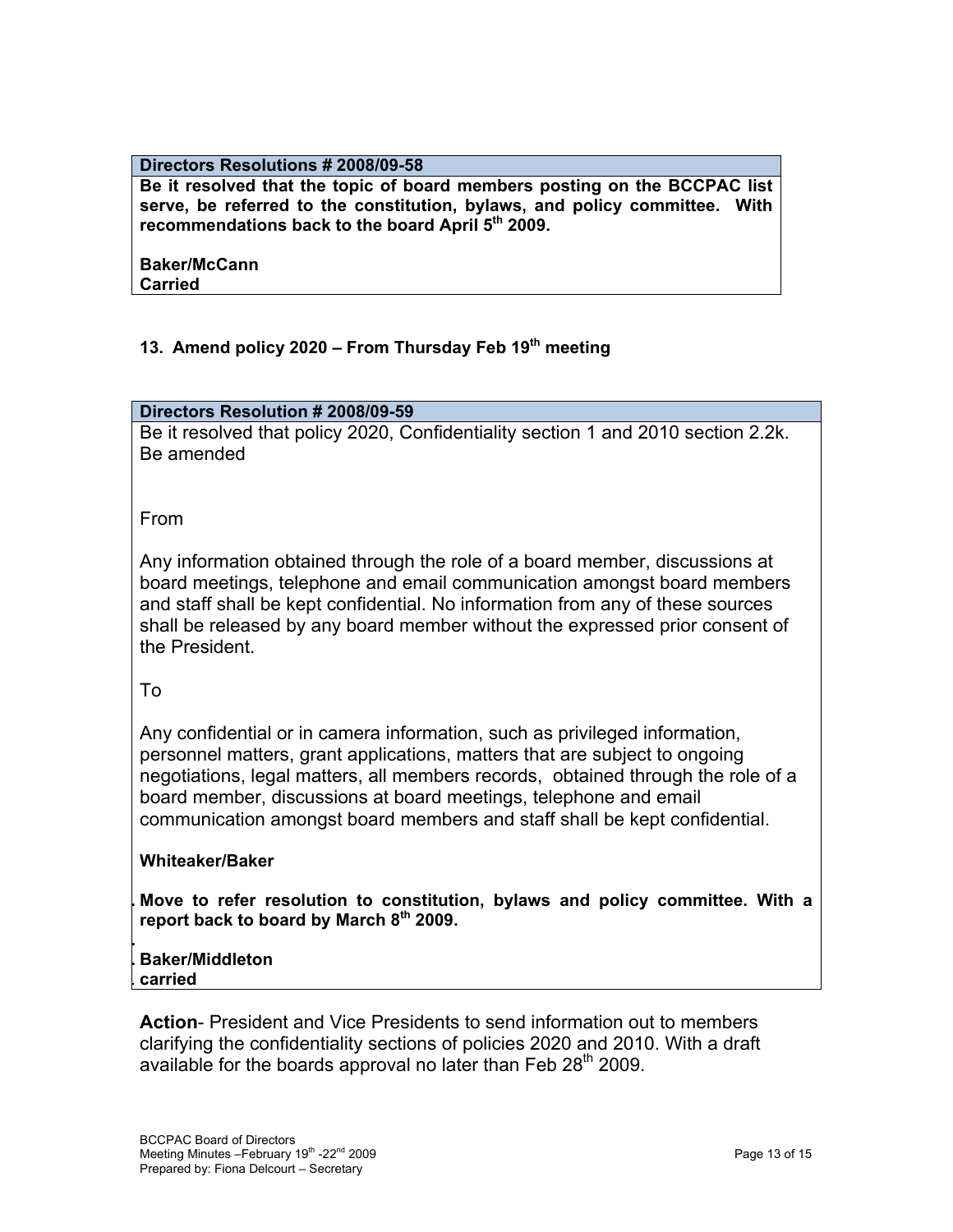Move to extend meeting until 12:30pm Longstaff/Middleton **Carried** 

## **14. Advocacy Project recommendation/ BCCT**

#### **. Directors Resolution # 2008/09-60**

Be it resolved that the board accept the Advocacy Project report February 16<sup>th</sup> 2009 and adopt the first recommendation.

. . Longstaff/ Baker

. Carried

.

President Broda returned to the meeting 12:10pm

Previously tabled item

## **. Directors Resolution # 2008/09-61**

. Move to bring resolution back to table.

. Broda/Middleton . 5 in favour-2 opposed . 2 abstentions **.** carried

## Directors Resolution # 2008/09-55

Be it resolved that the BCCPAC Board of Directors has lost confidence in the leadership of Ron Broda. Therefore the BCCPAC Board of Directors calls for Ron Broda to resign from the position of BCCPAC President.

Broda/Middleton Defeated 0 in favour-3 opposed 6 abstentions

Roodenburg- Believes the board does not have the ability to remove anyone from the board, the membership has the ability. Longstaff-inappropriate